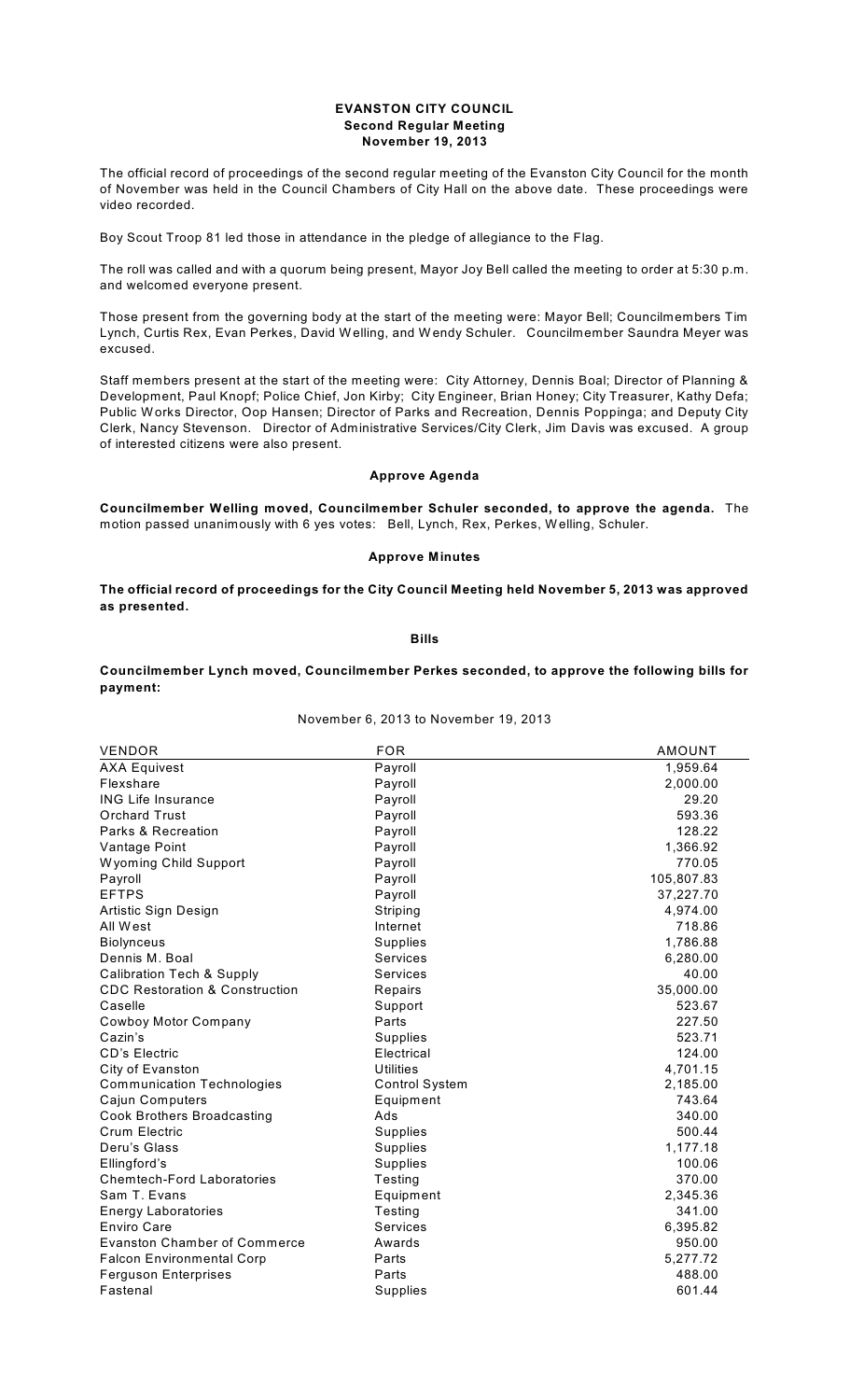| <b>Flexshare Benefit</b>                                            | Insurance                          | 50,000.00          |
|---------------------------------------------------------------------|------------------------------------|--------------------|
| Garage Door Specialist                                              | Repairs                            | 534.22             |
| Randy's Heating & AC                                                | Repairs                            | 101.00             |
| Mountain West Truck Center                                          | Parts                              | 37.63              |
| Murdochs<br>Natalie Albrecht Green                                  | Supplies<br>Contract               | 1,298.78<br>80.00  |
| Greenhorn                                                           | Plants                             | 75.00              |
| Harris Law Office                                                   | Contract                           | 4,000.00           |
| Hogan & Associates                                                  | Contract                           | 237,228.97         |
| Nicholas Earl Horton                                                | Contract                           | 80.00              |
| Hutchinson Oil                                                      | <b>Supplies</b>                    | 2,835.96           |
| Kallas Automotive                                                   | Parts                              | 1,106.01           |
| Val Kotter & Sons                                                   | Inspection                         | 514.00             |
| Lewis-Goetz and Company                                             | Supplies                           | 443.27             |
| <b>MJB Animal Clinic</b><br><b>Modern Cleaners</b>                  | Services                           | 148.50<br>804.00   |
| Morcon Industrial                                                   | Laundry<br>Supplies                | 306.20             |
| Mtn West Business Solutions                                         | Contract                           | 335.28             |
| Questar Gas                                                         | Utilities                          | 9,617.50           |
| <b>Mountainland Supply</b>                                          | Parts                              | 2,764.09           |
| Myers/Anderson Architects                                           | <b>Services</b>                    | 2,625.00           |
| Nike Golf                                                           | Supplies                           | 668.69             |
| <b>Office Products Dealer</b>                                       | Supplies                           | 209.00             |
| Pine Top Engineering                                                | Repairs                            | 432.63             |
| Pops Privy                                                          | Services                           | 255.00             |
| Parnell's Glass & Bodyworks<br><b>Staker &amp; Parson Companies</b> | Repairs<br>Asphalt                 | 468.50<br>625.62   |
| City of Evanston                                                    | Reimbursement                      | 131.78             |
| Rip's Grocery                                                       | Propane                            | 13.41              |
| Rocky Mountain Signs                                                | Refund                             | 300.00             |
| Scott Sargent Law Office                                            | Contract                           | 565.00             |
| <b>Six States Distributing</b>                                      | Parts                              | 323.58             |
| Paul R. Skog                                                        | Services                           | 2,596.00           |
| <b>Stateline Metals</b>                                             | Repairs                            | 1,670.62           |
| Alsco                                                               | Laundry                            | 341.04             |
| <b>Superior Rental</b><br><b>Triple H Company</b>                   | <b>Supplies</b><br><b>Supplies</b> | 80.20<br>760.84    |
| <b>Turf Equipment</b>                                               | Repairs                            | 338.00             |
| <b>Uinta County Herald</b>                                          | Ads                                | 981.07             |
| Century Link                                                        | Utilities                          | 2,238.71           |
| Rocky Mountain Power                                                | <b>Utilities</b>                   | 27,892.18          |
| Wyoming Waste Systems                                               | <b>Services</b>                    | 124.70             |
| Westar                                                              | Printing                           | 128.00             |
| <b>Waxie Sanitary Supply</b>                                        | Parts                              | 529.80             |
| WETCO                                                               | Maintenance                        | 1,467.00           |
| <b>Wasatch Controls</b><br>White Mountain Lumber                    | Services                           | 122.50<br>199.53   |
| Wyo Assoc of Municipalities                                         | <b>Supplies</b><br>Registration    | 75.00              |
| Wyo Public Health Laboratory                                        | Testing                            | 240.00             |
| Richo                                                               | Contract                           | 125.91             |
| Mountain West, LLC                                                  | Supplies                           | 3,702.00           |
| Creative Ink Images                                                 | Promotional                        | 400.00             |
| Sherwin Williams                                                    | <b>Supplies</b>                    | 173.08             |
| <b>Independent Software Solutions</b>                               | <b>Services</b>                    | 312.00             |
| Wyo Dept of Transportation                                          | Maintenance                        | 896.63             |
| <b>Frank Cook</b><br>Surge Hydraulics                               | Reimbursement<br>Parts             | 150.00<br>1,142.71 |
| Jeffrey Chad Liechty                                                | Reimbursement                      | 1,011.36           |
| <b>Wasatch Fire Protection</b>                                      | Repairs                            | 270.00             |
| Carl Jaynes                                                         | Refund                             | 100.00             |
| <b>Kenneth Voos</b>                                                 | Restitution                        | 120.00             |
| <b>Francis Green</b>                                                | Refund                             | 125.00             |
| <b>Richard Colwell</b>                                              | Refund                             | 100.00             |
| Anthony Roccaro                                                     | Refund                             | 100.00             |
| <b>Michael Sellers</b><br>Media Skills                              | Refund                             | 360.00             |
| Shipping Plus                                                       | Promotional<br>Shipping            | 3,000.00<br>27.53  |
| Wright Express                                                      | Fuel                               | 17,456.94          |
| Jeremy Paddock                                                      | Refund                             | 42.40              |
|                                                                     |                                    |                    |

The motion passed unanimously with 6 yes votes: Bell, Lynch, Rex, Perkes, Welling, Schuler.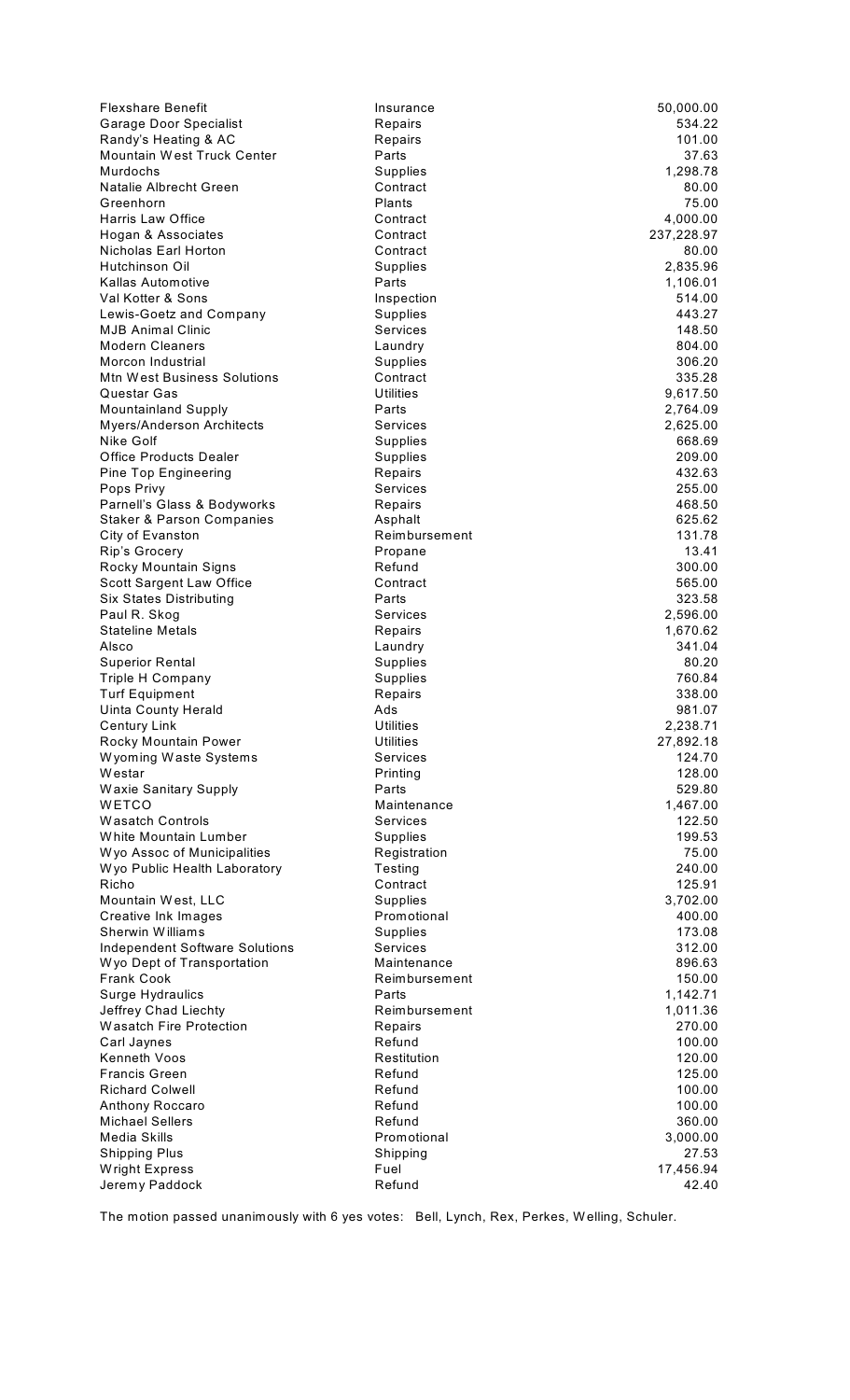### **Revenue & Expenditure Report**

# **Councilmember Rex moved, Councilmember Welling seconded, to approve the Revenue and Expenditure Report.**

The motion passed unanimously with 6 yes votes: Bell, Lynch, Rex, Perkes, W elling, Schuler.

#### **Council Comments**

Councilmember W elling thanked the City staff for putting up Christmas lights and he wished everyone a Happy Thanksgiving.

Councilmember Schuler also wished everyone a Happy Thanksgiving and reminded everyone to shop locally this Christmas season.

Mayor Bell commented a promotion that the radio station is doing, "Evanston Has It". This promotion is to encourage everyone to shop locally. She also thanked Public W orks, the Facilities Department, and the Fire Department for putting up Christmas lights & decorations. Mayor Bell wished everyone a Happy Thanksgiving and reminded them of the many up coming events.

## **Consent Agenda**

**Councilmember Schuler moved, Councilmember Welling seconded, to approve the following on the Consent Agenda: A Parade Route Permit requested by the Evanston Main Street Promotions for the annual Teddy Bear Parade on Saturday, December 14, 2013, beginning at 12:00 p.m. at the Strand Theater.** The motion passed unanimously with 6 yes votes: Bell, Lynch, Rex, Perkes, W elling, Schuler.

#### **Resolution 13-79**

## **Councilmember Rex introduced Resolution 13-79. Councilmember Rex moved, Councilmember Perkes seconded, to adopt Resolution 13-79.**

Resolution 13-79: A RESOLUTION OF THE CITY OF EVANSTON, W YOMING AUTHORIZING THE EXECUTION OF A REVOCABLE LICENSE AGREEMENT WITH THE MASONIC BUILDING ASSOCIATION, A W YOMING CORPORATION.

W HEREAS, the Masonic Building Association, (the "Owner"), is the owner of Lots 23 and 24 in Block 4 of the Original Town of Evanston, Uinta County, W yoming; and

W HEREAS, the Owner desires to construct an attached rear entrance porch cover over the back door of the building located on its property and a cheek wall along the base of the exterior back wall of the building, which will encroach and be located in the City's alley; and

W HEREAS, Owner desires to enter into a revocable license agreement with the city of Evanston which will permit the encroachment of the backdoor porch cover and cheek wall into the city alley upon certain terms and conditions;

NOW , THEREFORE, BE IT RESOLVED by the governing body of the City of Evanston, W yoming as follows:

Section 1: The City of Evanston is authorized to execute a revocable license agreement with the Owner, a copy of which is attached hereto, to permit the encroachment of the rear entrance porch cover and cheek wall into the city alley upon certain terms and conditions.

Section 2: The Mayor and City Clerk are authorized to sign and attest the license agreement on behalf of the City of Evanston.

<code>PASSED</code>, <code>APPROVED</code> AND <code>ADOPTED</code> the 19 $^{\rm th}$  day of November, 2013.

Joy Bell, Mayor

\_\_\_\_\_\_\_\_\_\_\_\_\_\_\_\_\_\_\_\_\_\_\_\_\_\_\_

ATTEST:

James H. Davis, City Clerk

\_\_\_\_\_\_\_\_\_\_\_\_\_\_\_\_\_\_\_\_\_\_\_\_\_\_\_\_

The motion passed unanimously with 6 yes votes: Bell, Lynch, Rex, Perkes, W elling, Schuler.

#### **Resolution 13-80**

# **Councilmember Lynch introduced Resolution 13-80. Councilmember Lynch moved, Councilmember Schuler seconded, to adopt Resolution 13-80.**

Resolution 13-80: RESOLUTION OF THE CITY OF EVANSTON, W YOMING AUTHORIZING THE EXECUTION OF A STREET LIGHTING AGREEMENT WITH ROCKY MOUNTAIN POWER TO PROVIDE, OPERATE AND MAINTAIN THE STREET LIGHT FACILITY DESCRIBED IN THE AGREEMENT.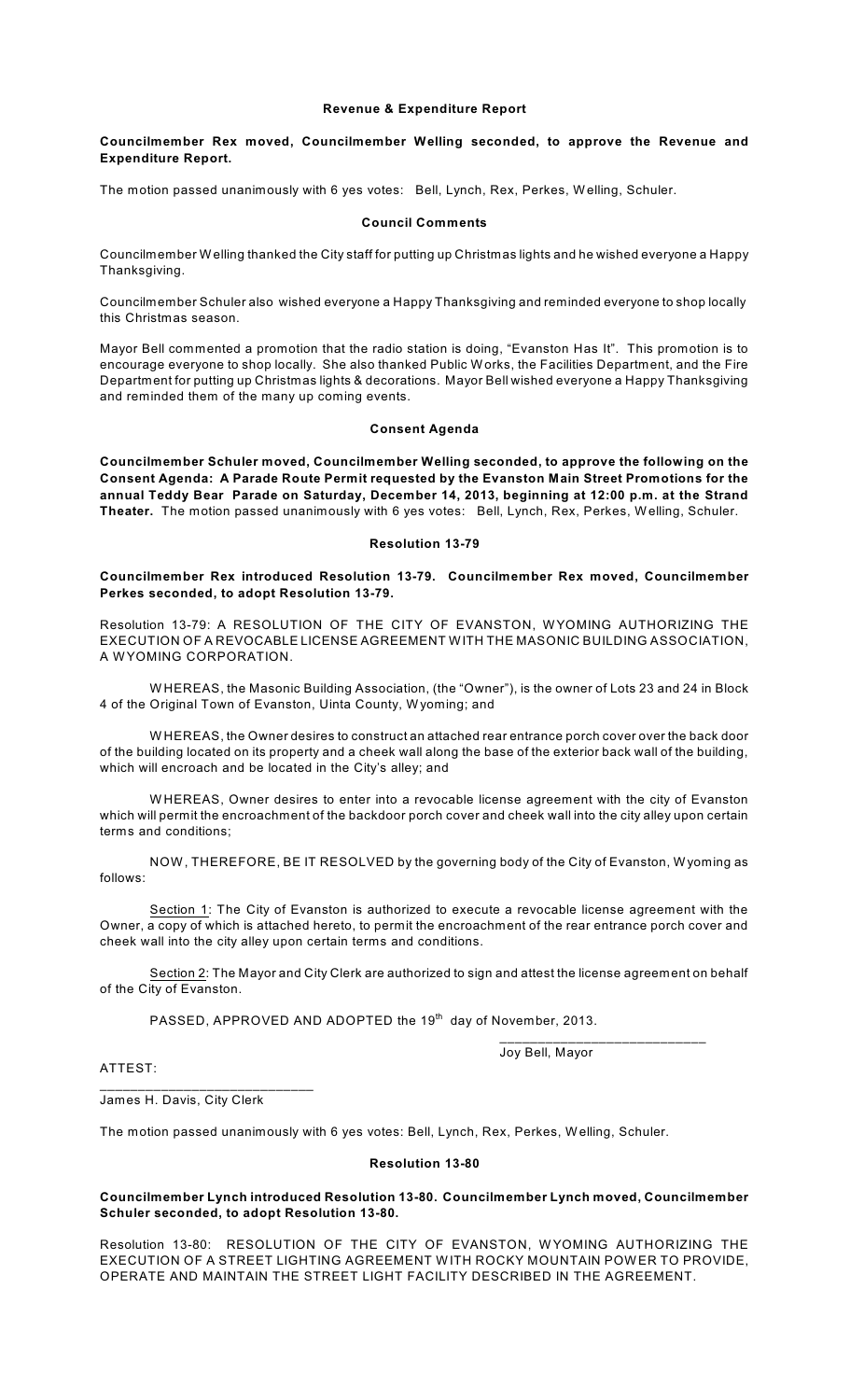W HEREAS, the City of Evanston desires to provide street lighting for citizens who use the street described in the attached Agreement; and

W HEREAS, to obtain said service, it is necessary for the City of Evanston to enter into the attached Street Lighting Agreement with rocky Mountain Power;

NOW, THEREFORE, BE IT RESOLVED BY THE GOVERNING BODY OF THE CITY OF EVANSTON, WYOMING THAT:

Section 1: The Mayor and city clerk are authorized to sign and attest the attache Street Lighting Agreement on behalf of the City of Evanston with Rocky Mountain Power to provide, operate and maintain the street light facility described in the Agreement.

<code>PASSED</code>, <code>APPROVED</code> AND <code>ADOPTED</code> the 19th day of November, 2013.

Joy Bell, Mayor

\_\_\_\_\_\_\_\_\_\_\_\_\_\_\_\_\_\_\_\_\_\_\_\_\_\_\_

ATTEST:

\_\_\_\_\_\_\_\_\_\_\_\_\_\_\_\_\_\_\_\_\_\_\_\_\_\_\_\_ James H. Davis, City Clerk

The motion passed unanimously with 6 yes votes: Bell, Lynch, Rex, Perkes, W elling, Schuler.

#### **Resolution 13-81**

**Councilmember Schuler introduced Resolution 13-81. Councilmember Schuler moved, Councilmember Welling seconded, to adopt Resolution 13-81.**

Resolution 13-81: RESOLUTION AUTHORIZING THE CITY OF EVANSTON, W YOMING TO ACCEPT AND APPROVE A RENEWAL OFFER WITH DELTA DENTAL OF WYOMING TO PROVIDE DENTAL INSURANCE FOR CITY EMPLOYEES.

W HEREAS, the City of Evanston, W yoming has for many years provided dental insurance for its employees; and

W HEREAS, it is necessary for the City to accept the attached renewal offer with Delta Dental of W yoming to continue to provide dental insurance for its employees.

NOW , THEREFORE, BE IT RESOLVED BY THE GOVERNING BODY OF THE CITY OF EVANSTON, WYOMING THAT:

Section 1: The City of Evanston hereby accepts and approves the renewal offer from Delta Dental of W yoming, a copy of which is attached hereto and incorporated herein, to provide dental insurance for its employees.

<code>PASSED</code>, <code>APPROVED</code> AND <code>ADOPTED</code> the 19th day of November, 2013.

Joy Bell, Mayor

\_\_\_\_\_\_\_\_\_\_\_\_\_\_\_\_\_\_\_\_\_\_\_\_\_\_\_

ATTEST:

James H. Davis, City Clerk

\_\_\_\_\_\_\_\_\_\_\_\_\_\_\_\_\_\_\_\_\_\_\_\_\_\_\_\_

The motion passed unanimously with 6 yes votes: Bell, Lynch, Rex, Perkes, W elling, Schuler.

#### **Resolution 13-82**

**Councilmember Perkes introduced Resolution 13-82. Councilmember Perkes moved, Councilmember Lynch seconded, to adopt Resolution 13-82.**

Resolution 13-82: A RESOLUTION OF THE GOVERNING BODY OF THE CITY OF EVANSTON AUTHORIZING THE EXECUTION OF A CONTRACT FO R SERVICES W ITH THE YOUTH ALTERNATIVE HOME ASSOCIATION, INC., A W YOMING NON-PROFIT CORPORATION, (YAHA), TO ASSIST IN THE PROVISION OF SERVICES TO TROUBLED YOUTH WITHIN THE COMMUNITY.

W HEREAS, YAHA is established to provide a residence center and counseling, education and other services for troubled youth in Evanston, W yoming, many of which come from low income families; and

W HEREAS, YAHA has requested the city convey to it the surplus property of a 2004 Chevrolet Impala motor vehicle, so that it can more efficiently and effectively provide services to the youth of this community; and

W HEREAS, the City has determined that it is in the public's interest to enable and assist YAHA in providing needed services to the low income youth of the community, by conveying a surplus motor vehicle pursuant to this Contract for Services.